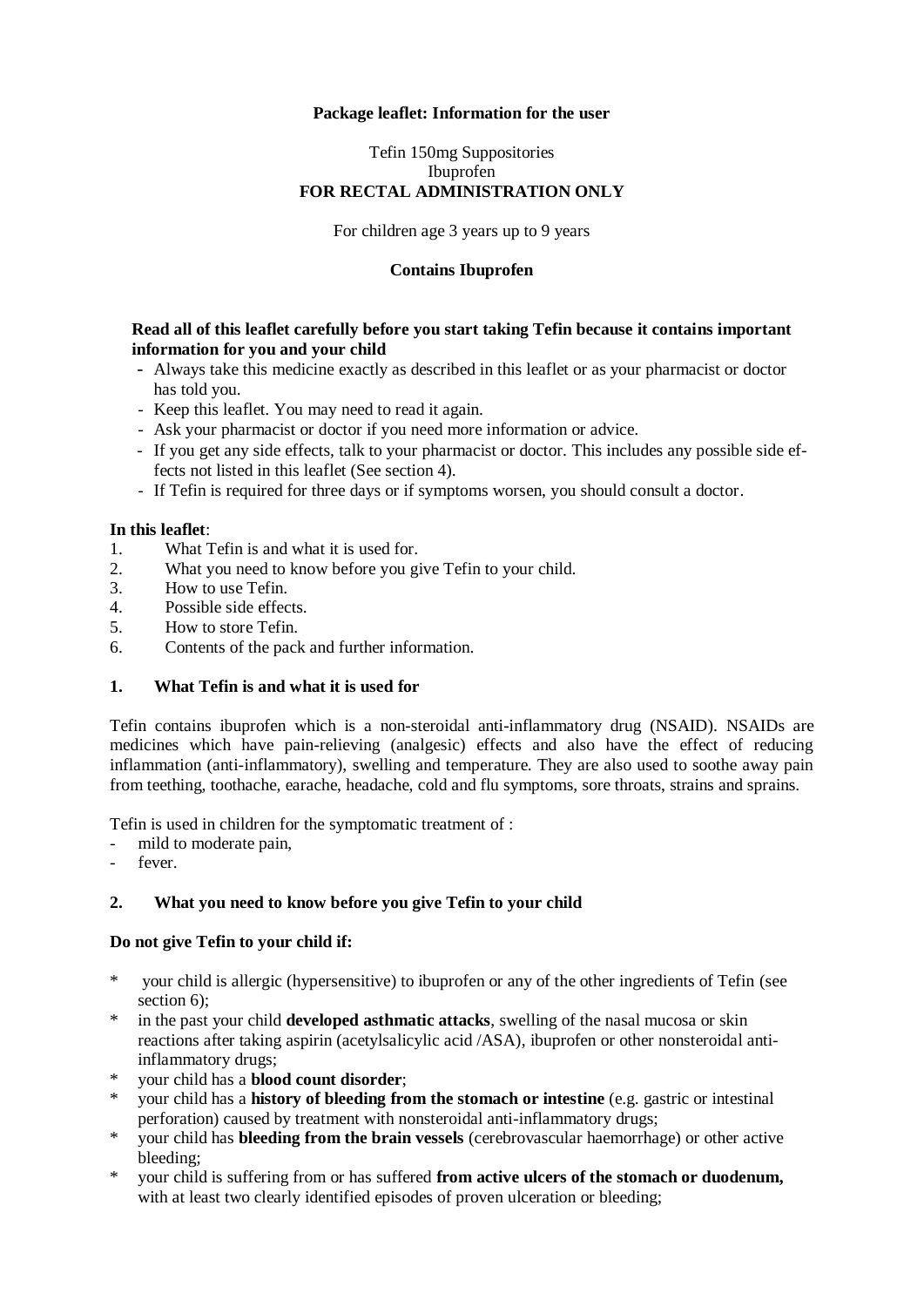- \* your child has **serious liver or kidney problems**;
- \* your child has **congestive heart failure** (insufficiency of the heart);
- \* your child is **younger than 3 years or weighs less than 15 kilograms**, since this product is not suited for such patients due to its active substance
- \* you notice deterioration (allergic reactions, gastrointestinal bleeding).

## **Warnings and precautions**

# **Talk to your doctor before use if your child has:**

- \* **kidney** or **liver problems**;
- **stomach or intestinal disorders** (such as ulcerative colitis or Crohn's disease);
- \* Any problem with the **rectum** or **anal area** (back passage);
- **\* diabetes;**
- \* any **problems with blood clotting** or **excessive bruising**;
- \* recently had **major surgery**;<br>\* **allergies** (e.g. skin reactions in
- \* **allergies** (e.g. skin reactions to other medicines, asthma, hay fever);<br>\* asthma, chronic swelling of the mucous membranes or chronic obstr
- asthma, chronic swelling of the mucous membranes or chronic obstructive airways diseases;
- \* congenital disturbance of porphyrin metabolism (e.g. acute intermittent porphyria);
- \* certain **diseases of the immune system** (systemic lupus erythematosus and mixed collagen disease) or **serious skin disease**;
- \* during **chicken pox** (varicella) it is advisable to avoid the use of Tefin.
- **\*** an infection please see heading "Infections" below.

## **If your child suffers from any of the above conditions, close medical supervision is necessary.**

Anti-inflammatory/pain-killer medicines like ibuprofen may be associated with a small increased risk of heart attack or stroke, particularly when used at high doses. Do not exceed the recommended dose or duration of treatment.

## *Skin reactions*

Serious skin reactions have been reported in association with Ibuprofen treatment. You should stop taking Tefin and seek medical attention immediately, if you develop any skin rash, lesions of the mucous membranes, blisters or other signs of allergy since this can be the first signs of a very serious skin reaction. See section 4**.**

## *Infections*

Tefin may hide signs of infections such as fever and pain. It is therefore possible that Tefin may delay appropriate treatment of infection, which may lead to an increased risk of complications. This has been observed in pneumonia caused by bacteria and bacterial skin infections related to chickenpox. If you take this medicine while you have an infection and your symptoms of the infection persist or worsen, consult a doctor without delay.

## **You should discuss treatment with your doctor or pharmacist before taking Tefin if your child:**

- has heart problems including heart failure, angina (chest pain), or if your child has had a heart attack, bypass surgery, peripheral artery disease (poor circulation in the legs or feet due to narrow or blocked arteries), or any kind of stroke (including 'mini-stroke' or transient ischaemic attack "TIA").
- has high blood pressure, diabetes, high cholesterol, has a family history of heart disease or stroke, or if your child is a smoker.

If your child is dehydrated, there is a risk that Tefin will cause kidney damage.

In case of long-term treatment with Tefin, liver and kidney function should be monitored and blood counts should be carried out on a regular basis.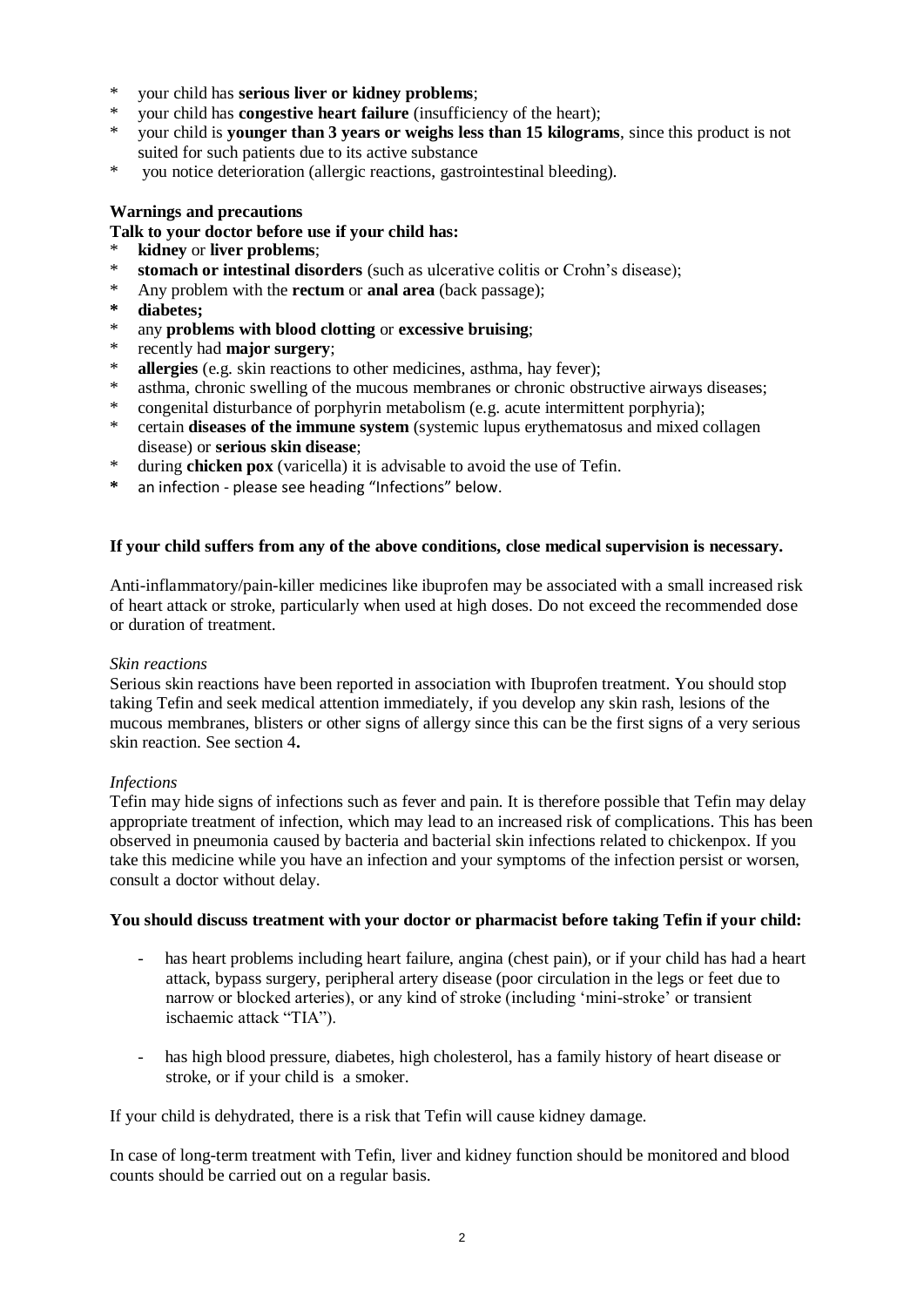If Tefin is used before surgery, the doctor or dentist should be consulted or informed.

# **Other medicines and Tefin**

Tell your doctor or pharmacist if your child is taking, or if your child has recently taken any other medicines, including medicines obtained without a prescription.

## **Do not take or give Tefin in combination with**:

- other NSAIDs (nonsteroidal anti-inflammatory drugs) such as aspirin, including selective Cox-2 inhibitors (cyclooxygenase-2 inhibitors).

## **Consult your doctor before use if your child is taking any of the following medicines:**

- digoxin (used to increase the force of the heart);
- **phenytoin** (used to treat convulsions or epilepsy);
- **lithium** (used for the treatment of mental disorders);
- medicines that are anti-coagulants (i.e. thin blood/prevent clotting e.g. **acetylsalicylic acid/aspirin, warfarin, ticlopidine, heparin**);
- some medicines to treat high blood pressure (ACE-inhibitors such as **captopril**, betareceptor blocking medicines such as **atenolol,** angiotensin II antagonists such as **losartan**);
- diuretics (to help pass water) e.g. furosemide
- other analgesics (painkillers);
- glucocorticoids (such as **hydrocortisone or prednisolone);**
- **methotrexate** (used to treat autoimmune diseases);
- **ciclosporin** or **tacrolimus** (used to prevent transplant rejection and for the treatment of rheumatism);
- probenecid or sulphinpyrazone (used for the treatment of gout);
- **sulphonylureas** (used to lower blood sugar levels in diabetes);
- **zidovudine** (used to treat HIV).
- **aminoglycosides** (antibiotics for infections)
- **quinolones** (antibiotics for infections).
- antiplatelet drugs such as **dipyridamole** or **clopidogrel**
- SSRI anti-depressant drugs.
- **Mifepristone** now or in the past 12 days

Some other medicines may also affect or be affected by the treatment of Tefin. You should therefore always seek the advice of your doctor or pharmacist before you use Tefin with other medicines.

## **Tefin with food and drink and alcohol**

Alcohol should be avoided during treatment with Tefin. Alcohol may increase the side-effects, especially reactions affecting the gastrointestinal tract and the central nervous system.

## **Pregnancy and breast-feeding and fertility**

## **Pregnancy**

Tell your doctor if you become pregnant during treatment with Tefin. In the first six months of pregnancy, Tefin should only be used after consultation with your doctor. The medicinal product must not be used in the last three months of pregnancy because it carries an increased risk of complications affecting both the mother and the child.

Tefin is among a group of medicines inhibiting the synthesis of prostaglandins (nonsteroidal antiinflammatory drugs) which may make it difficult to become pregnant. This effect is transient and disappears after stopping treatment with Tefin.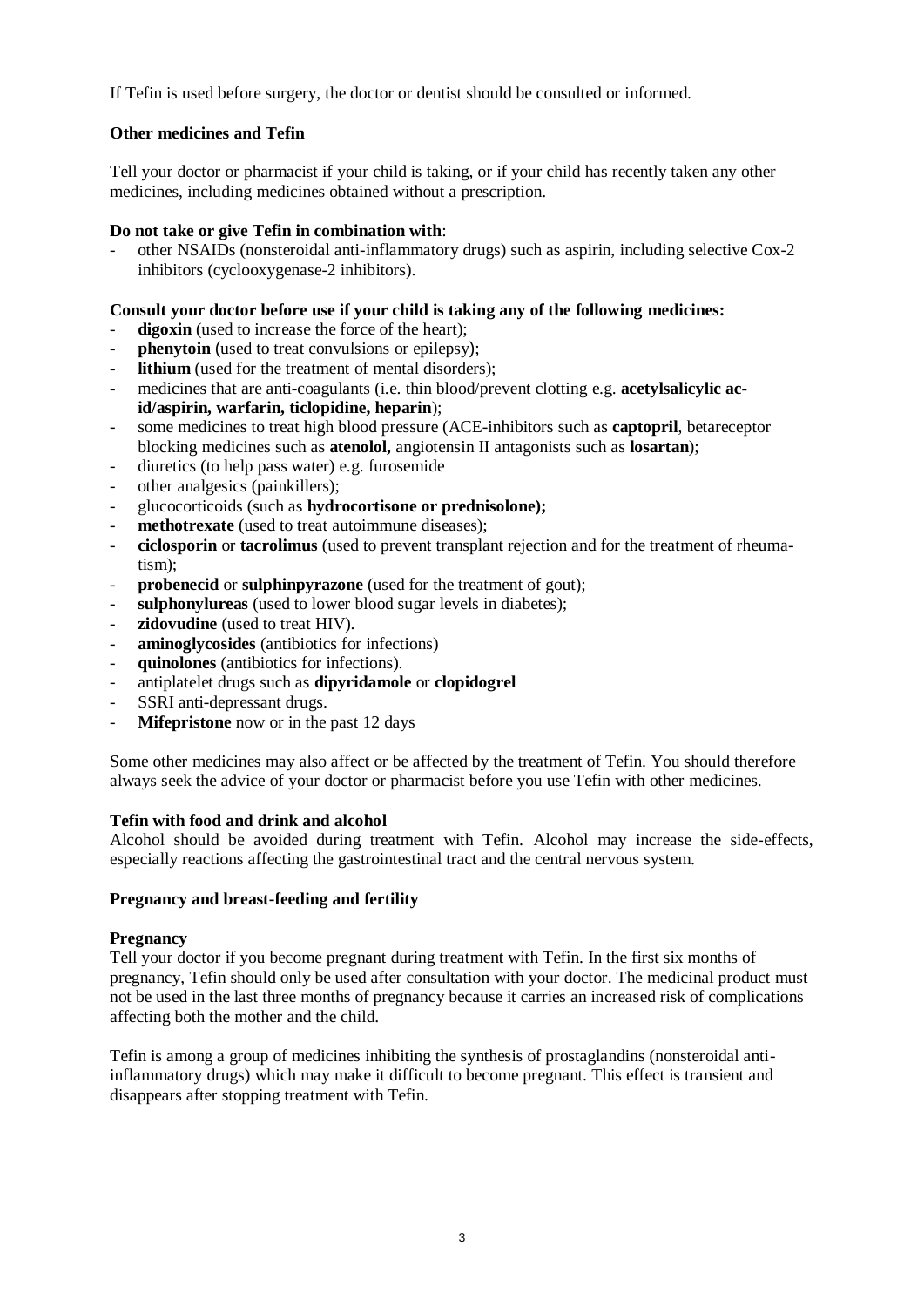## **Breast-feeding**

Breast-feeding need not usually be stopped, as long as the medicinal product is given for a short period of time. However, early discontinuation of breast-feeding should be considered, if large doses are given for extended periods of time.

Ask your doctor or pharmacist for advice before taking any medicine.

## **Driving and using machines**

As Tefin given in high doses may cause central nervous system-related side-effects such as fatigue and dizziness, the patient's reaction can be modified and his ability to drive a car or operate machinery can be impaired. This is especially true in combination with alcohol. You may be unable to react properly and rapidly to certain situations happening quickly and unexpectedly. In such circumstances, you should not drive a car, use tools or operate machinery.

## **3. How to use Tefin**

Always use Tefin exactly in accordance with the instructions in this leaflet. You should check with your doctor or pharmacist if you are not sure.

- If Tefin is required for three days or if symptoms worsen, you should consult a doctor
- Tefin should always be used in accordance with the doses specified in this leaflet.
- If you are unsure of your child's illness or if it is accompanied by a rash, breathing difficulties, diarrhoea or excessive tiredness, speak to your doctor straight away.
- Tefin must not be taken by mouth.

If your child needs to empty his/her bowels, make sure it is done before you insert a suppository. Remove the suppository from the foil. The suppositories should be put deep into the rectum (back passage). They may be warmed up in the hands or dipped for a short time into warm water to improve their sliding properties. Wash your hands before and after using Tefin.

Unless otherwise prescribed by your doctor, the usual doses are:

| Age          | <b>Body weight</b> | <b>Single dose</b> | <b>Maximum number of</b><br>suppositories in 24 hours<br>(maximum dose of ibuprofen<br>in 24 hours) |
|--------------|--------------------|--------------------|-----------------------------------------------------------------------------------------------------|
| 3 to 6 years | 15 to 20 kg        | 1 suppository      | 3 suppositories                                                                                     |
|              |                    | $(150 \text{ mg})$ | $(450 \text{ mg daily})$                                                                            |
| 6 to 9 years | 20 to 29 kg        | 1 suppository      | 4 suppositories                                                                                     |
|              |                    | $(150 \text{ mg})$ | $(600 \text{ mg daily})$                                                                            |

If your child has used a single dose, you should wait for at least 6 hours before using the medicinal product again.

Do not exceed the stated dose. The lowest effective dose should be used for the shortest duration necessary to relieve symptoms. If you have an infection, consult a doctor without delay if symptoms (such as fever and pain) persist or worsen (see section 2).

Please tell your doctor or pharmacist if you feel the effect of Tefin is too strong or too weak.

# **If you give too much Tefin to your child**

If you have given your child more Tefin than you should, or if Tefin has been taken by accident, always contact a doctor or the nearest hospital to get an opinion of the risk and advice on action to be taken.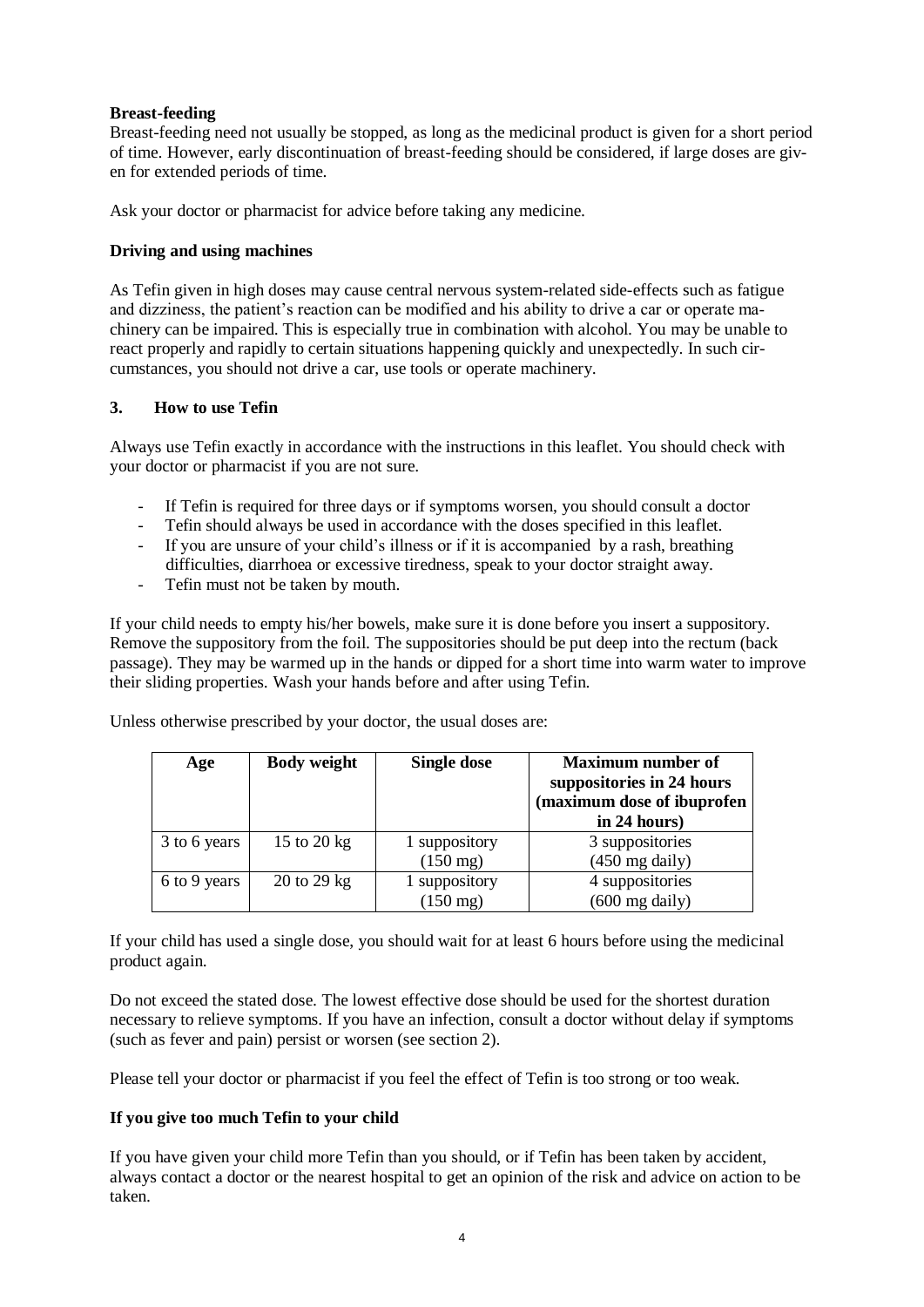The symptoms can include nausea, stomach pain, vomiting (may be blood streaked), headache, ringing in the ears, confusion and shaky eye movement. At high doses, drowsiness, chest pain, palpitations, loss of consciousness, convulsions, (mainly in children), weakness and dizziness, blood in urine, cold body feeling and breathing problems have been reported.

# **If you forget to give Tefin to your child**

Do not use a double dose to make up for the forgotten dose.

If you have any further questions on the use of this product, ask your doctor or pharmacist.

# **4. Possible side effects**

Like all medicines, this medicine can cause side effects, although not everybody gets them.

The evaluation of side effects is based on the following incidence rates:

|            | Very common: More than 1 out of 10 treated patients.                     |
|------------|--------------------------------------------------------------------------|
| Common:    | Fewer than 1 out of 10, but more than 1 out of 100 treated patients.     |
| Uncommon:  | Fewer than 1 out of 100, but more than 1 out of 1000 treated patients.   |
| Rare:      | Fewer than 1 out of 1000, but more than 1 out of 10000 treated patients. |
| Very rare: | Less than 1 out of 10000 treated patients, or unknown                    |
| Not known: | Incidence cannot be estimated from the available data.                   |

# **Tell your doctor immediately and stop using Tefin if your child suffers from:**

- severe hypersensitivity reactions, such as swelling of the face, tongue and larynx (throat) with constriction of the airways, respiratory distress (breathing difficulty), wheezing, worsening of asthma, rapid heart rate and fall in blood pressure;
- severe pain in the upper abdomen (stomach), vomiting of blood or dark particles that look like coffee grounds, blood-stained stool and/or black coloration of the stool;
- skin reactions including rashes (erythema or redness) and formation of blisters (exfoliative dermatitis, Stevens-Johnson syndrome and toxic epidermal necrolysis/Lyell`s syndrome);
- disturbances of the blood count (anaemia or low blood count, leucopenia or low white cells (infection fighting cells), thrombocytopenia (low platelet count causing difficulty in clotting), pancytopenia (low count in all blood cells), agranulocytosis (no white cells / infection fighting cells)). The first signs may be: fever, sore throat, inflammation or ulcers in the mouth, flu-like symptoms, weariness or listlessness, skin bruising, nosebleeds or other bleeding.

These may be serious life threatening conditions which may occur very rarely.

# **Tell your doctor immediately if your child experiences:**

- recurrence or aggravation of signs of an infection (e.g. erythema (redness), swelling, overheating, pain, fever) during treatment with Tefin;
- reduced amount of urine, accumulation of water in the body (oedema) which may show as ankle swelling.

These may be serious life threatening conditions which may occur very rarely.

# **Consult your doctor if your child experiences any of the following side effects:**

*Common:* 

- heartburn, abdominal (stomach) pain, nausea, vomiting, flatulence, diarrhoea or constipation;
- blood loss from the gastrointestinal tract (stomach and bowel), giving rise to anaemia (low blood count) in exceptional cases;
- local irritation at the administration site, secretion of bloodstained mucus and painful bowel movement.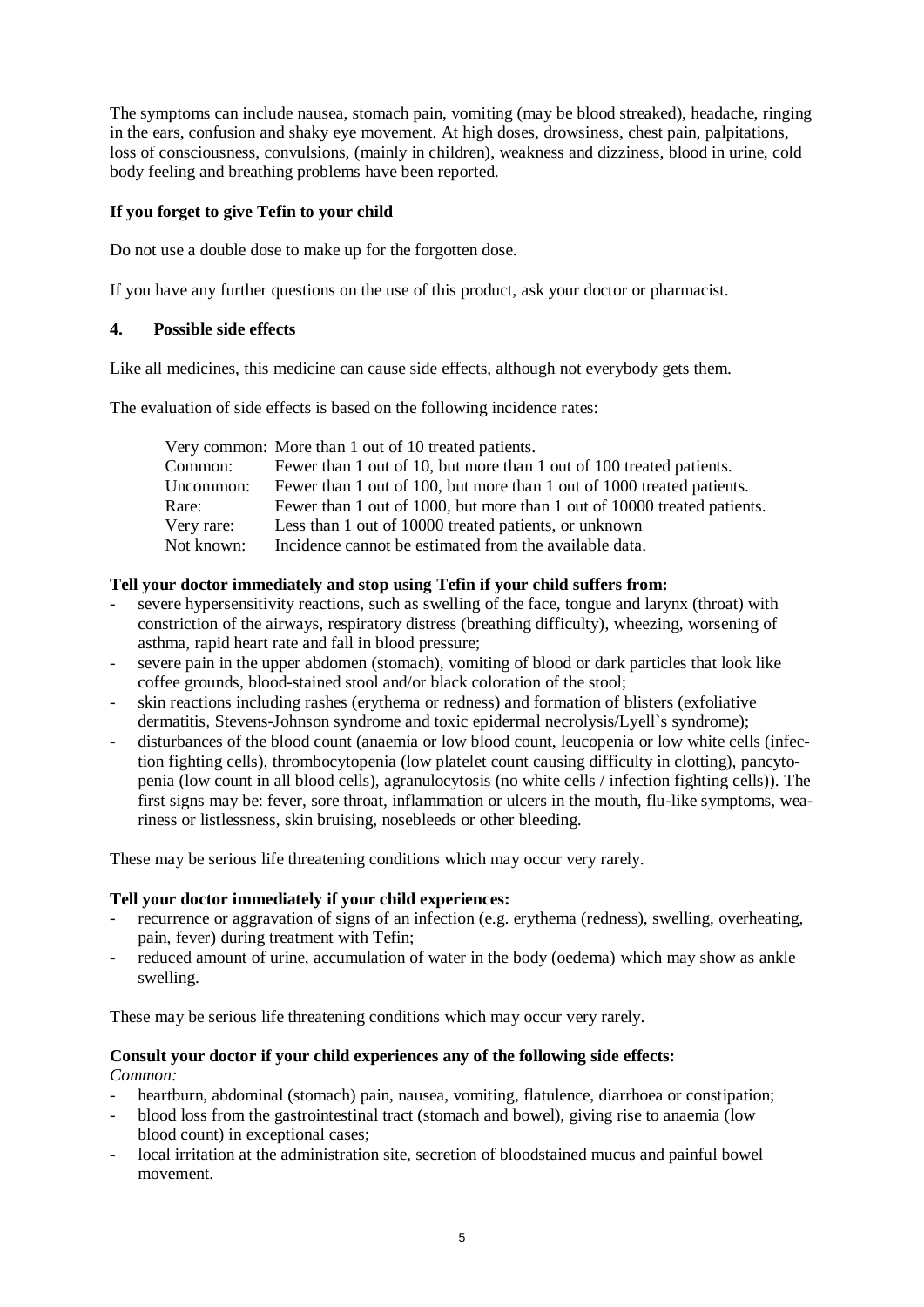## *Uncommon:*

- headache, dizziness, sleeplessness, agitation, irritability or fatigue;
- vision disorders:
- ulcers of the stomach and the duodenum (peptic ulcers), sometimes accompanied by bleeding and perforation, inflammation of the oral mucosa with ulcers (ulcerative stomatitis / swelling and ulcers in the mouth), aggravation of ulcerative colitis or Crohn's disease;
- inflammation of the lining of the stomach (gastritis);
- allergic reactions with rash and itching as well as asthmatic attacks (possibly with fall in bloodpressure).

# *Rare:*

ringing in the ears (tinnitus).

# *Very rare:*

- fast heart rate, cardiac insufficiency (heart failure), heart attack or stroke;
- disturbances of the blood count (anaemia or low blood count, leucopenia or low white cells (infection fighting cells), thrombocytopenia (low platelet count causing difficulty in clotting), pancytopenia (low count in all blood cells), agranulocytosis (no white cells / infection fighting cells));
- inflammation of the oesophagus (oesophagitis) and the pancreas (pancreatitis);
- abnormally large amounts of fluid in the tissues (oedema), especially in patients with high blood pressure or impaired kidney function; nephrotic syndrome (accumulation of water in the body (oedema) and increased excretion of proteins in the urine); inflammatory disease of the kidneys, which may be accompanied by impaired kidney function;
- high blood pressure (arterial hypertension);
- kidney tissue damage and elevated uric acid concentrations in the blood;
- reduced amount of urine, accumulation of water in the body (oedema) and malaise may be a manifestation of kidney disease including kidney failure;
- loss of hair (alopecia):
- worsening of infections (e.g. development of necrotising fasciitis) after use of ibuprofen (the medicine in Tefin) has been reported. This reaction is related to the way that non-steroidal antiinflammatory drugs (like Tefin) work by reducing inflammation;
- signs of inflammation of the lining of the brain (aseptic meningitis) such as severe headache, nausea, vomiting, fever, neck stiffness or disorientation have been reported. Patients suffering from diseases of the immune system (systemic lupus erythematosus and mixed collagen disease) seem to be at an increased risk;
- impaired liver function, liver damage, especially in patients on long-term treatment, hepatic failure (liver failure), acute hepatitis (liver inflammation), yellow jaundice;
- psychotic reactions or depression.

# *Not known:*

- A red, scaly widespread rash with bumps under the skin and blisters mainly localized on the skin folds, trunk, and upper extremities accompanied by fever at the initiation of treatment (acute generalised exanthematous pustulosis). Stop using Tefin if you develop these symptoms and seek medical attention immediately. See also section 2.
- skin becomes sensitive to light

Drug reaction with eosinophilia and systemic symptoms (DRESS syndrome):

A severe skin reaction known as DRESS syndrome can occur. Symptoms of DRESS include: skin rash, fever, swelling of lymph nodes and an increase of eosinophils (a type of white blood cell).

In exceptional cases, varicella infection (the virus that causes chicken pox) may be accompanied by severe skin infections and complications affecting the soft tissues (see above).

# **Reporting of side effects**